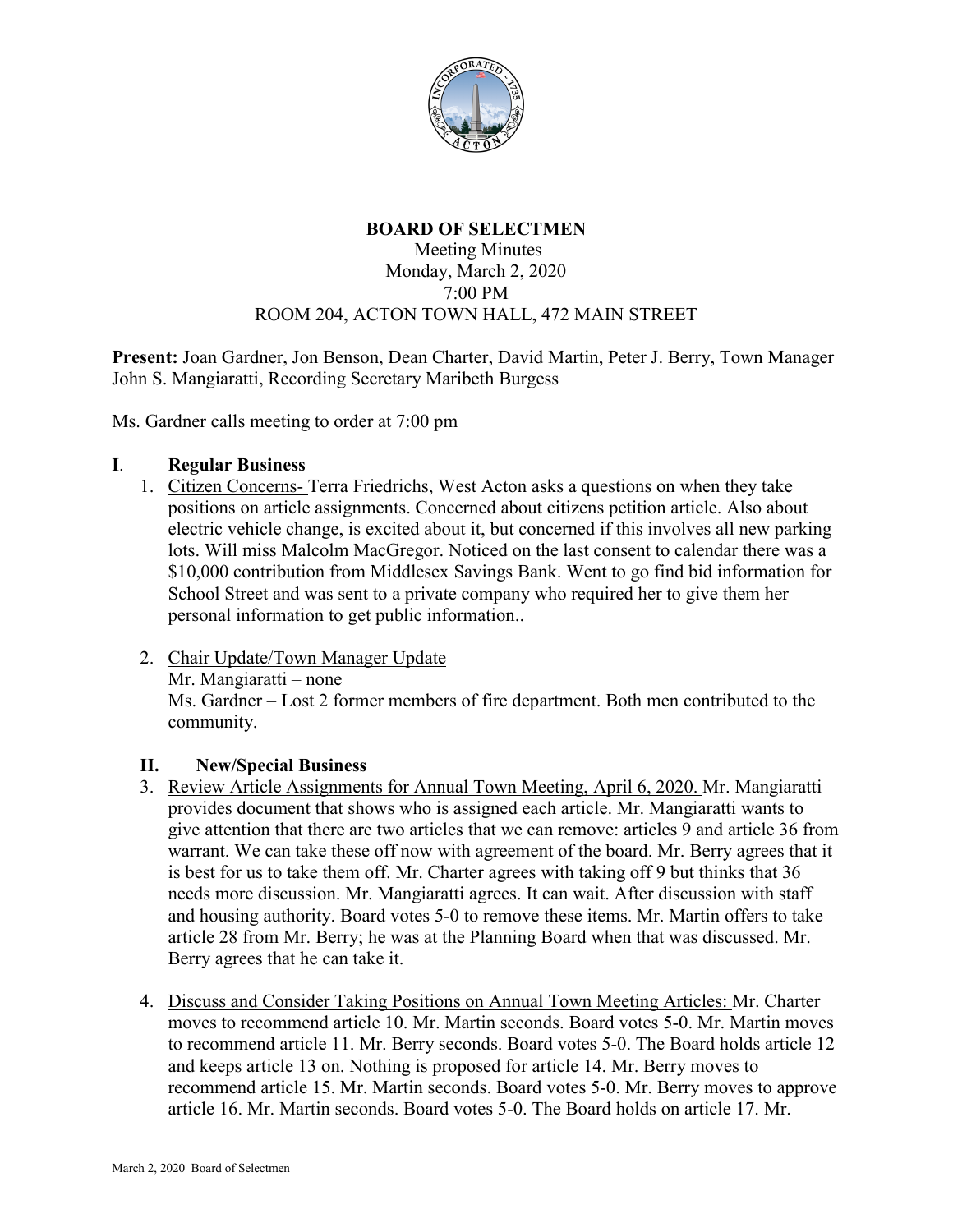

Martin moves to recommend article 18. Mr. Charter seconds. Board votes 5-0. Mr. Benson moves to recommend article 19. Mr. Martin seconds. Board votes 5-0. Mr. Martin moves to recommend article 20. Mr. Benson seconds. Board votes 5-0. Mr. Martin moves to recommend article 21. Mr. Charter seconds. Board votes 5-0. Mr. Martin moves to recommend article 22. Mr. Berry seconds. Board votes 5-0. Mr. Benson moves to recommend article 23. Mr. Martin seconds. Board votes 5-0. Mr. Benson moves to recommend article 25. Mr. Martin seconds. Board votes 4-1, Ms. Gardner apposed. Mr. Mangiaratti will invite the sponsor of article 26 to the next meeting, the Board holds. Mr. Martin moves to recommend article 27. Mr. Berry seconds. Board votes 5-0. Mr. Charter votes to recommend article 28. Mr. Benson seconds. Board votes 5-0. Mr. Charter moves to recommend article 30. Mr. Martin seconds. Board votes 5-0. The Board holds on article 31. Mr. Martin moves to recommend article 32. Mr. Benson seconds. The Board votes 5-0. Mr. Berry moves to recommend article 33. Mr. Benson seconds. The Board votes 5-0. Mr. Berry moves to recommend article 34. Mr. Martin seconds. The Board votes 5-0. Mr. Charter moves to recommend article 35. Mr. Martin seconds. The Board votes 5-0. Mr. Martin moves to recommend article 37. Mr. Berry seconds. The Board votes 5-0. Mr. Berry moves to recommend article 38. Mr. Martin seconds. The Board votes 5-0. Mr. Charter moves to recommend article 39. Mr. Berry seconds. The Board votes 5-0. Mr. Berry moves to recommend article 40. Mr. Benson seconds. The Board votes 5-0. Mr. Benson moves to recommend article 41. Mr. Berry seconds. The Board votes 5-0. Mr. Charter moves to recommend article 42. Mr. Berry seconds. The Board votes 5-0. Mr. Berry moves to recommend article 43. Mr. Benson seconds. The Board votes 5-0. Mr. Benson moves to recommend article 44. Mr. Berry seconds. The Board votes 5-0.

- 5. Update on Independence Day Celebration: Mr. Mangiaratti explains the  $4<sup>th</sup>$  falls on a Saturday and we are planning for an event that day. Entertainment: Studio 2. Fireworks at 9:30. Rec team does a great job every year for this event. It does have several expenses, but we are doing our best to keep it free for the community. Family fun and food requires a fee.
- 6. Support Request, Acton Cleanup Week, April 25-May 3<sup>rd</sup>: Mr. Mangiaratti states that we will request from volunteer groups such as Green Acton and combine efforts for Acton clean up week. We wanted to bring it to the board so we can advertise it to the public. Arbor Day precedes it which we are planning an event for. Not a vote, just informational item. All in favor of clean up week!

## **III. Consent Items: Jon Benson moves to approve all. Mr. Martin seconds. Board votes 5-0 to approve.**

## **Meeting closed by Peter Berry at 8:06. Mr. Martin seconds. Board votes 5-0.**

## **Documents and Exhibits Used During this Meeting**